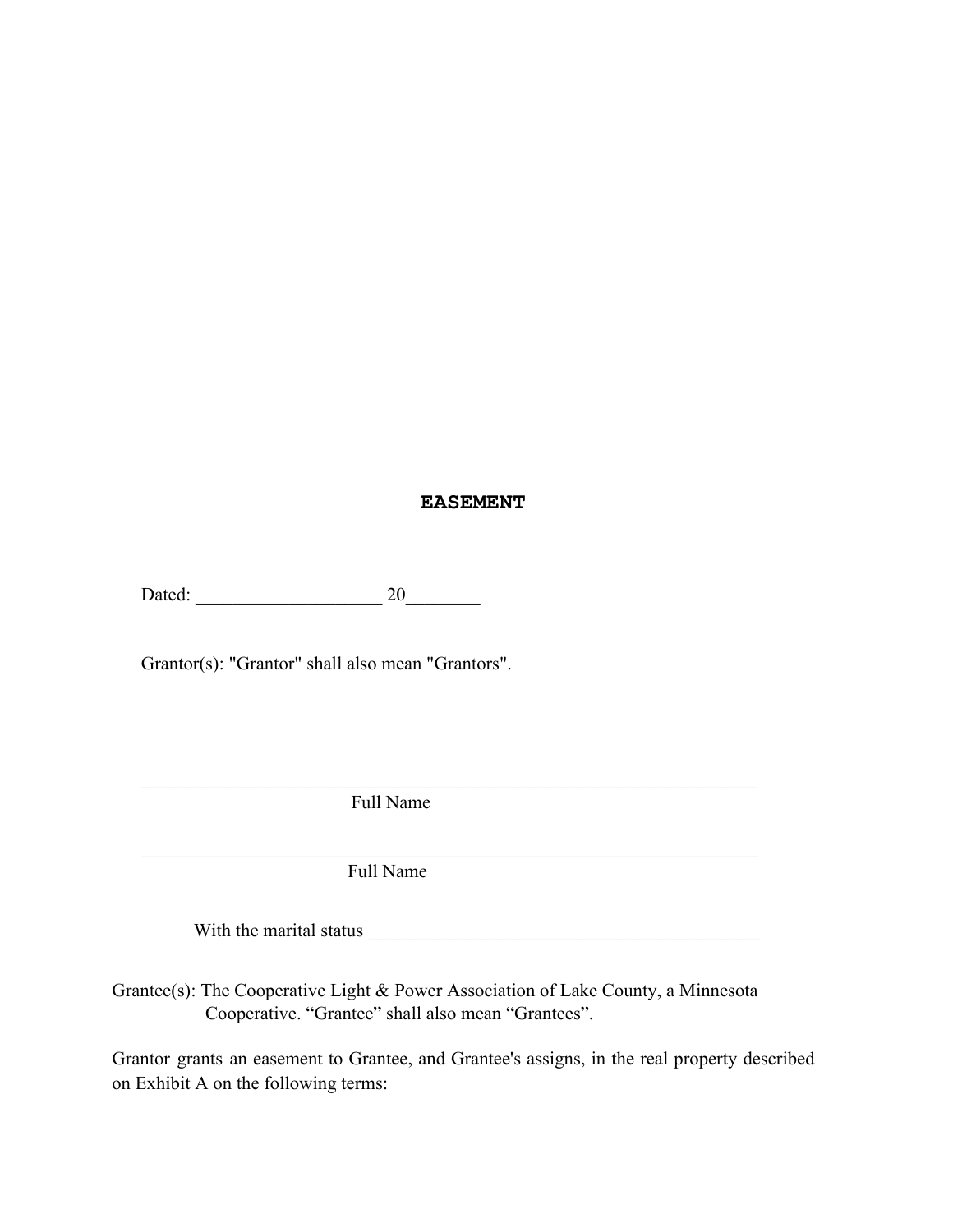## Statement of ownership. Grantor owns said real property in fee simple.

2. Grant. For good and valuable consideration, the receipt and sufficiency of which are hereby acknowledged, Grantor grants an easement to Grantee as stated herein. Said easement shall be over the location and in the dimensions shown on Exhibit A.

3. Purpose and scope of easement, This easement authorizes Grantee and Grantee's subsidiaries and assigns to erect, install, construct, reconstruct, replace, modify, bury, upgrade, remove, maintain, inspect, and operate, at any time and from time to time, electrical transmission and distribution lines, including structures, poles, towers, wires, cables, cable terminations, tracer wires, arrestors, footings, foundations, cross-arms, ductbank systems, cable troughs, conduits, vaults, manholes, transition structures, riser structures, control buildings, telecommunications buildings, fences, gates, landscaping, access roads, and other equipment and fixtures, supporting one or more electrical circuits, and any other facilities, equipment and systems used or useable for the transmission or distribution of electricity; and also wireless equipment and systems; and also fiber optic cables and other equipment and systems used and useable for the transmission or provision of broadband and fiber optic services (including but not limited to the transmission of voice, video and data signals and the transfer of shared use such fiber optic cables and other equipment and systems) and other electrical or communication transmission technology and associated equipment, on, over, under and across the premises described on the attached Exhibit A.

4. Duration of easement. This easement shall be perpetual.

5. Right to upgrade system. Grantee shall have the right to upgrade, expand or extend any electric line, cable, fiber optics or other line, or communication systems, data or information systems of any type, now or in the future.

6. Right of entry and exit. Grantee shall have full right of entry and exit to, from and over said real property, or doing anything necessary or useful for the exercise of Grantee's rights in this easement.

7. Vegetation Maintenance. Grantee shall have full right to spray, cut, trim or remove trees and shrubbery and other vegetation (collectively vegetation) to the extent necessary to keep them clear of the communication, electric distribution or transmission lines or systems, using such means to do so as Grantee deems necessary or prudent. Grantee may remove all structures, trees, plants or vegetation that might endanger the line or system, including vegetation outside of the easement area but only if Grantee determines such vegetation may endanger said lines or systems.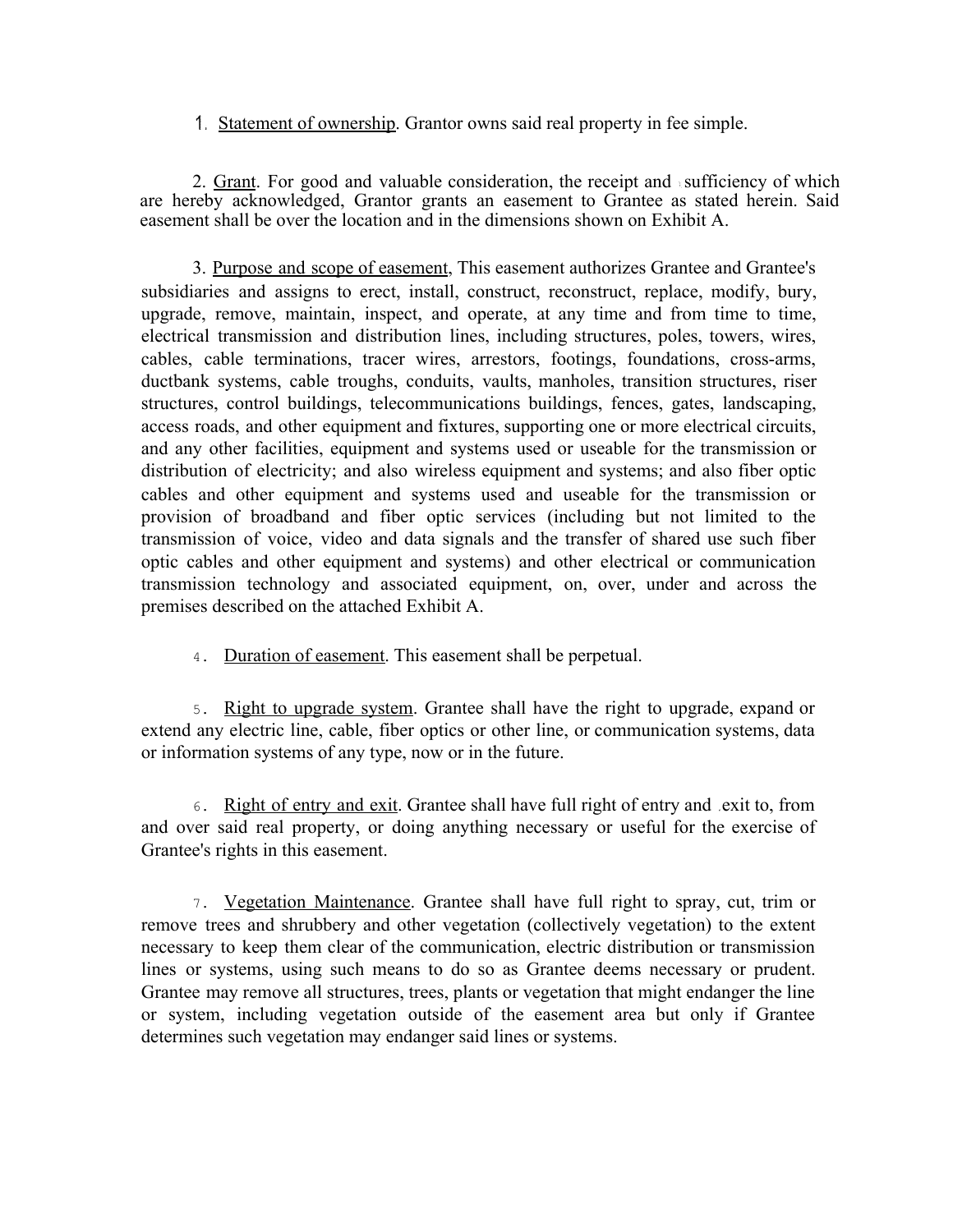8. Grantor's obligation to keep easement clear. Grantor agrees to keep the easement clear of all future buildings, structures, grain bins, water impoundments or obstructions that may interfere with the operation and maintenance of the communication, electric distribution or transmission lines or system, except where permitted by Grantee.

9. No waiver of rights by Grantee. No delay in exercising any or all of the rights granted in this easement to Grantee shall be interpreted to be a waiver of any of these rights nor abandonment of the easement as granted.

10. Expansion of any previous easement rights. If Grantor or Grantor's predecessor(s) in title have previously conveyed Grantee an easement to this real property, Grantor intends that the rights conveyed by the previous easement shall not be reduced by this subsequent easement, and this subsequent easement shall be an expansion and supplementation of the rights conveyed by the previous easement.

11. Right of Attachment and Assignment. Grantee also has the right, from time to time, to assign to others the right to use said easement area for such purposes as Grantee has the right to use.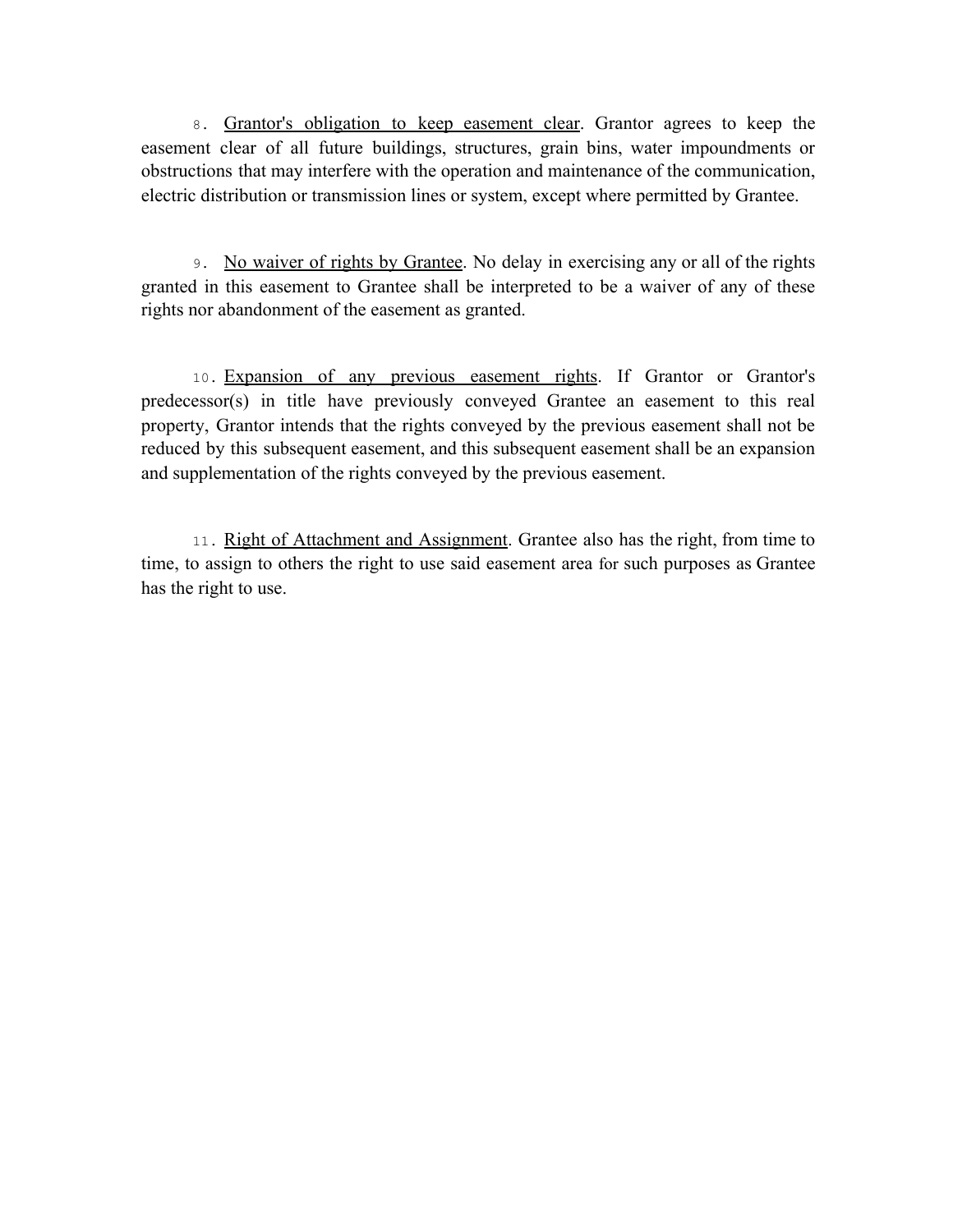| (the "Property")                   |         |
|------------------------------------|---------|
| Service Address:                   |         |
| $City/State:$ $Zip:$               |         |
| Township Range Range Section       |         |
| Gov't Lot No.                      | Lot No. |
| <b>Additional Land Description</b> |         |